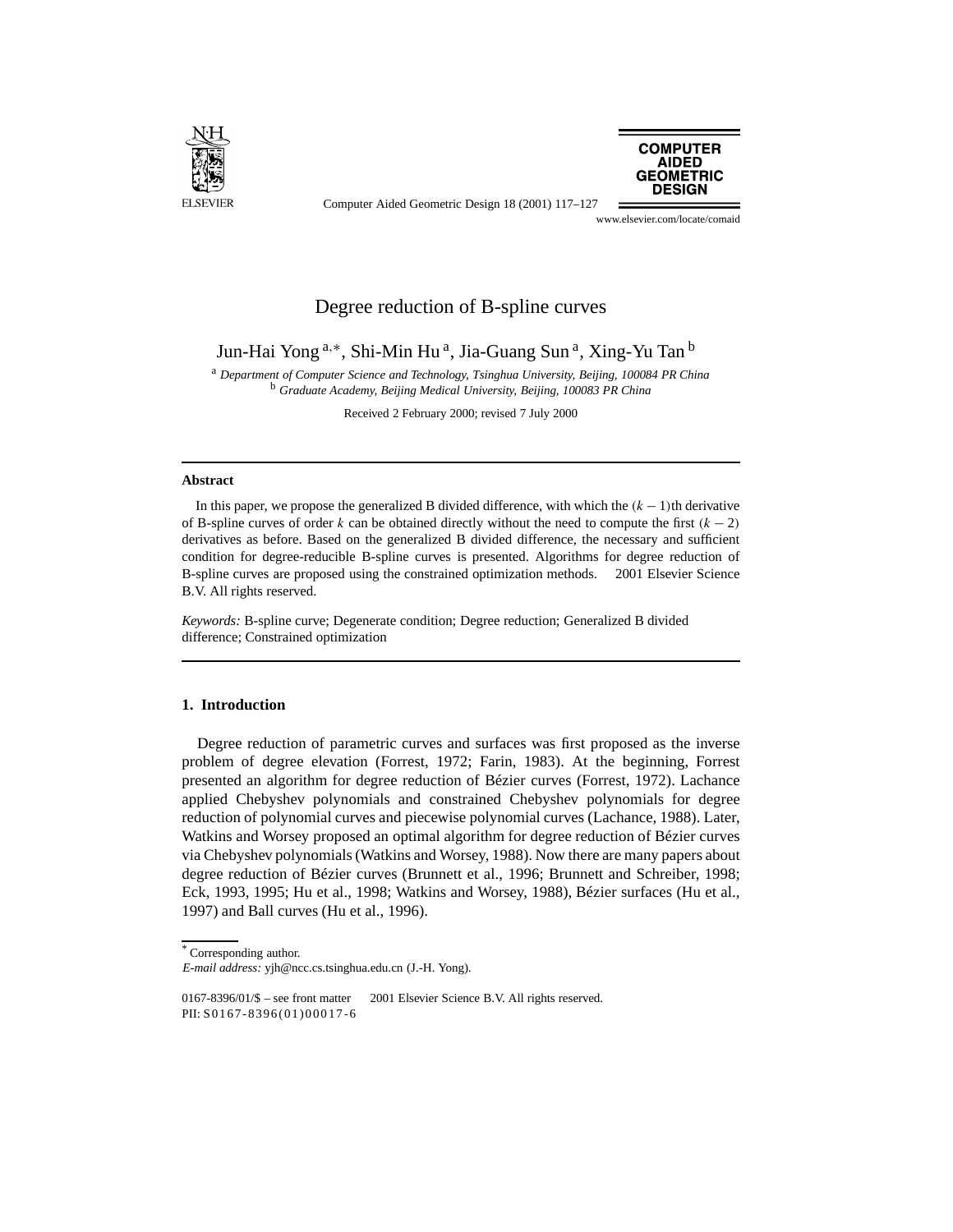By considering each segment of B-spline curves, Piegl and Tiller (1995a, 1995b), Wolters et al. (1998) presented algorithms for degree reduction of B-spline curves. In the algorithm of Piegl and Tiller, each segment of B-spline curves is represented by a Bézier curve via knot insertion. Thus, algorithms for degree reduction of Bézier curves can be applied. After each Bézier curve segment is degree reduced, the B-spline curves with the desired knots are obtained by the knot removal (Tiller, 1992). In the algorithm of Wolters, Wu and Farin, the blossoming principle and the least squares method are used to reduce the degree of each polynomial segment of a B-spline curve directly. And then, the control points of the degree reduced B-spline curve are obtained by the weighting scheme.

This paper presents the necessary and sufficient condition for a degree-reducible B-spline curve, i.e., the curve that can be precisely represented by a B-spline curve of a lower degree. This may be very useful in judging whether the curve is represented in the most compact format. As shown in Section 3, an order *k* B-spline curve is degree reducible if and only if it is a degenerate curve, i.e., it has vanishing  $(k - 1)$ th derivatives for each polynomial segment. The corresponding equations for the degenerate condition are presented in the form of generalized B divided difference. Via the generalized B divided difference, the *m*th derivative of B-spline curves can be obtained without calculating the first *(m* − 1*)* derivatives as usual. Particularly, the *(k* − 1*)*th derivative of B-spline curves of order *k* can be directly obtained by the generalized B divided difference. Based on the degenerate condition, this paper presents the constraint optimal approaches to obtain degree reduced B-spline curves. Section 4 also gives a method of knot refinement such that the degree reduction is controlled under the given error tolerance.

# **2. Generalized B divided difference**

We represent the equations, which are the necessary and sufficient condition for a degree-reducible B-spline curve, in the form of generalized B divided difference. Hence, we introduce the B divided difference first. Via the generalized B divided difference, the derivatives of B-spline curve can be obtained in a similar way of calculating derivatives of Bézier curves via the forward difference. The generalized B divided difference is a mutation of the generalized divided difference, which is introduced in (Mühlbach, 1973). Given a series of points  $\{d_i\}_{i=0,1,\dots,n}$  and a series of knots  $\{u_i\}_{i=0,1,\dots,n+k}$ , the generalized B divided difference of order *k* can be recursively defined as

$$
\begin{cases}\n\delta_k^0 d_i = d_i, \\
\delta_k^{m+1} d_{i-m-1} = \begin{cases}\n\frac{\delta_k^m d_{i-m} - \delta_k^m d_{i-m-1}}{u_{i+k-m-1} - u_i}, & u_{i+k-m-1} \neq u_i, \\
0, & u_{i+k-m-1} = u_i,\n\end{cases}
$$
\nfor  $m = 0, 1, \ldots$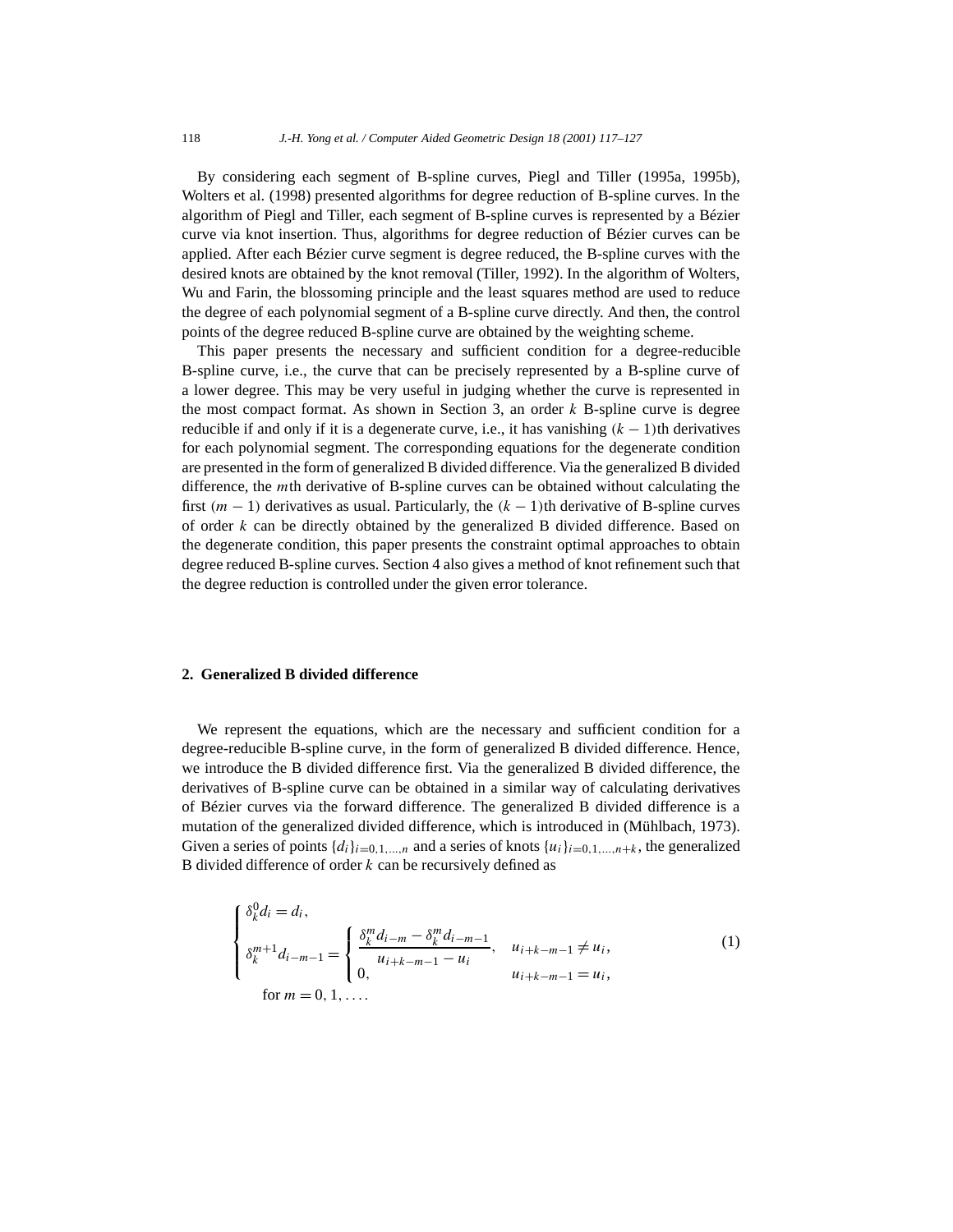We notice that the prescription of  $\frac{0}{0} = 0$  makes the de Boor–Cox recursive definition of B-spline basis functions concise and easily used. Similarly we prescribe the quotient  $\frac{x}{0}$ (∀*x* ∈ *R*) to be zero. Thus, formula (1) is collapsed as

$$
\begin{cases}\n\delta_k^0 d_i = d_i, \\
\delta_k^{m+1} d_{i-m-1} = \frac{\delta_k^m d_{i-m} - \delta_k^m d_{i-m-1}}{u_{i+k-m-1} - u_i}, \quad \text{for } m = 0, 1, \dots, \\
\text{Prescribe:} \quad \frac{x}{0} = 0, \ \forall x \in R.\n\end{cases}
$$
\n(2)

From formula (2), using mathematical induction, we can prove the following formula

$$
\delta_k^m d_{i-m} = \sum_{j=0}^m (-1)^j d_{i-j} \sum_{l=0}^{C_m^j - 1} \prod_{h=0}^{m-1} \frac{1}{u_{i-k-m+h-\sigma(h,l,m,j)} - u_{i-\sigma(h,l,m,j)}},
$$
  
for  $m = 1, 2, ..., k-1$ , (3)

where  $\sigma(h, l, m, j) = \sum_{g=0}^{h} \tau(g, l, m, j)$ , for  $h = 0, 1, ..., m - 1$ 

$$
\tau(g, l, m, j) = \frac{[f(l, m, j) \mod 2^{m-g}] - [f(l, m, j) \mod 2^{m-g-1}]}{2^{m-g-1}},
$$
  
for  $g = 0, 1, ..., m - 1$ ,  

$$
\begin{cases}\nf(l, m, 0) = 0, & \text{for } l = 0, \\
f(l, m, 1) = \begin{cases}\n0, & \text{for } l = 0, \\
2^{l-1}, & \text{for } l = 1, 2, ..., m - 1,\n\end{cases} \\
f(l, m, j) = 2^{j+r-2} + f(l - b(j, r), m, j - 1), & \begin{cases}\nj = 2, 3, ..., m, \\
l = 0, 1, ..., C_m^j - b(j, r) \le l < b(j, r)\n\end{cases}
$$

$$
f(l, m, j) = 2^{j+r-2} + f(l - b(j, r), m, j - 1),
$$

$$
\begin{cases} j = 2, 3, ..., m, \\ l = 0, 1, ..., C_m^j - 1, \\ b(j, r) \le l < b(j, r + 1), \end{cases}
$$

$$
b(j,t) = \begin{cases} 0, & \text{for } t = 0, \\ C_{j+t-1}^j, & \text{for } t = 1, 2, \dots. \end{cases}
$$

From formula (2), we can also get the following properties of the generalized B divided difference.

(1) Finite. When *m* is larger than  $(k - 1)$ ,  $\delta_k^m d_i$  is equal to zero.

(2) Distributive. Suppose there is another series of points  $\{\xi_i\}_{i=0,1,\dots,n}$ , we have

$$
\delta_k^m(d_{i-m}+\xi_{i-m})=\delta_k^m d_{i-m}+\delta_k^m \xi_{i-m}.
$$

### **3. Necessary and sufficient condition for degree reducible B-spline curves**

Given control points  $d_i$   $(i = 0, 1, \ldots, n)$  and a knot vector  $U = \{u_0, u_1, \ldots, u_{n+k}\},\$ where

$$
u_0 = u_1 = \cdots = u_{k-1} < u_k \leq u_{k+1} \leq \cdots \leq u_n < u_{n+1} = u_{n+2} = \cdots = u_{n+k}
$$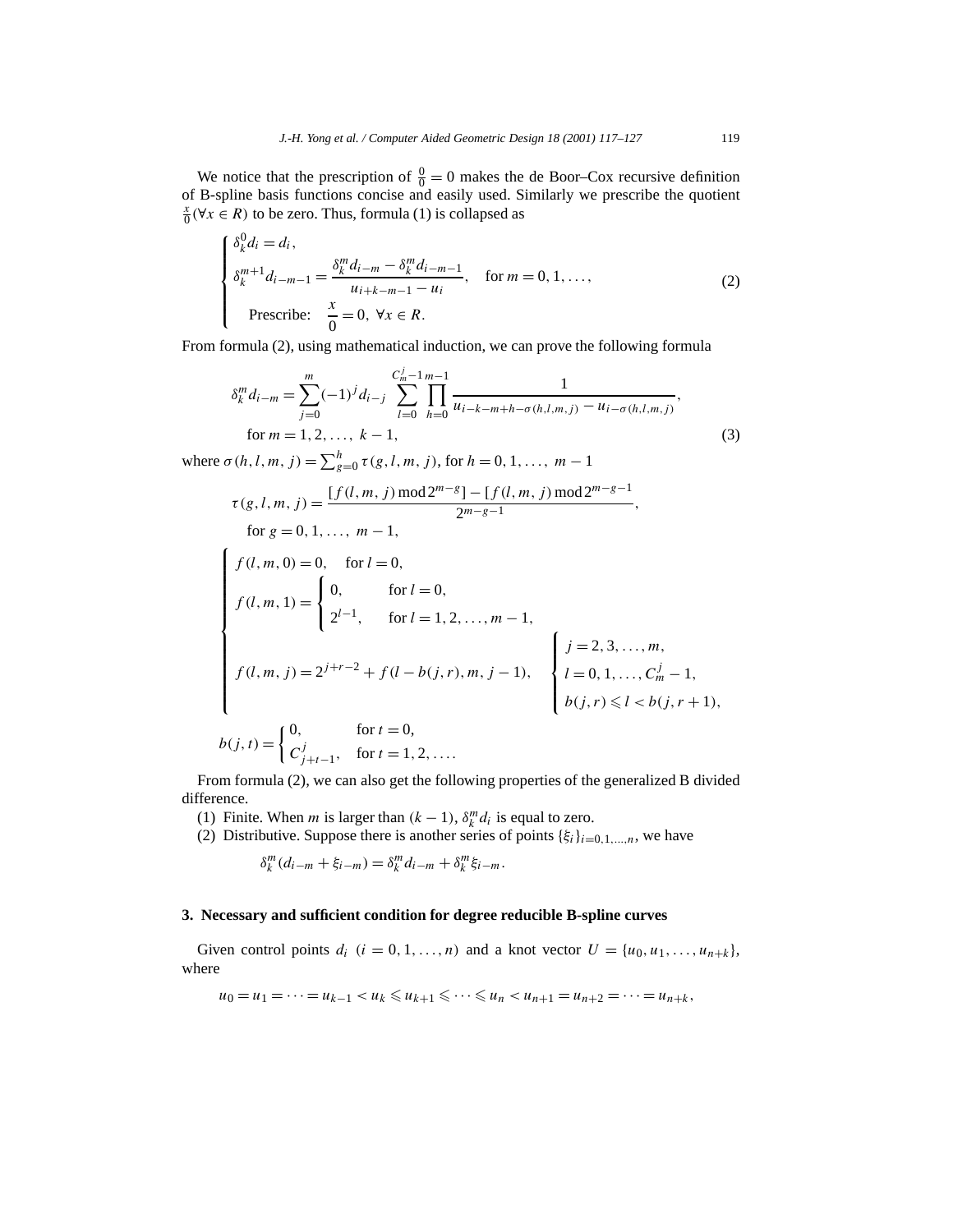and the multiplicity of each knot is no more than  $k$ , the B-spline curve of order  $k$  is

$$
p(u) = \sum_{i=0}^{n} d_i N_{i,k}(u).
$$
 (4)

Using the de Boor–Cox recursive definition of B-spline basis functions and the generalized B divided difference, we obtain the *m*th derivative of B-spline curves

$$
p^{(m)}(u) = \frac{d^m p(u)}{du^m} = \frac{(k-1)!}{(k-m-1)!} \sum_{i=m}^n \delta_k^m d_{i-m} N_{i,k-m}(u),
$$
  
for  $m = 0, 1, ..., k-1$ .

Especially, when *m* is equal to  $(k - 1)$ , we have

$$
p^{(k-1)}(u) = (k-1)! \sum_{i=k-1}^{n} \delta_k^{k-1} d_{i-k+1} N_{i,1}(u).
$$

We define a degenerate B-spline curve of order *k* as a B-spline curve of order *k* which has vanishing *(k* − 1*)*th derivatives for each polynomial segment. Suppose the knot vector is rewritten as

$$
U = \left\{ \overbrace{t_0, \ldots, t_0}^{k}; \ \overbrace{t_1, \ldots, t_1}^{z_1}; \ \overbrace{t_2, \ldots, t_2}^{z_2}; \ \ldots; \ \overbrace{t_{T-1}, \ldots, t_{T-1}}^{z_{T-1}}; \ \overbrace{t_T, \ldots, t_T}^{k} \right\}
$$

where  $\{t_i\}_{i=0,1,\dots,T}$  is a given strictly increasing sequence,  $\{z_i\}_{i=1,2,\dots,T-1}$  is a given positive integer sequence with

*,*

$$
1\leqslant z_i\leqslant k;\quad i=1,2,\ldots,T-1;
$$

the multiplicities of  $t_0$  and  $t_T$  are  $k$ , and the multiplicities of  $t_i$  are  $z_i$ , for  $i = 1, 2, ..., T - 1$ . Then, we have the following theorem.

**Theorem 1.** *The necessary and sufficient condition on the degeneracy of a B-spline curve is*

$$
p^{(k-1)}(u) = 0,
$$

*i.e.,*

$$
\delta_k^{k-1} d_{i-k+1} = 0, \quad \text{for } i = I_0, I_1, \dots, I_{T-1}, \tag{5}
$$

*where*  ${I_j}_{j=0}^{T-1}$  *satisfies*  $u_{I_j} = t_j$  *and*  $u_{I_j} < u_{I_j+1}$ *.* 

According to the Curry–Schoenberg theorem (Curry and Schoenberg, 1966); see also (de Boor, 1978) and the basic properties of B-spline (Mühlbach, 1973), a degenerate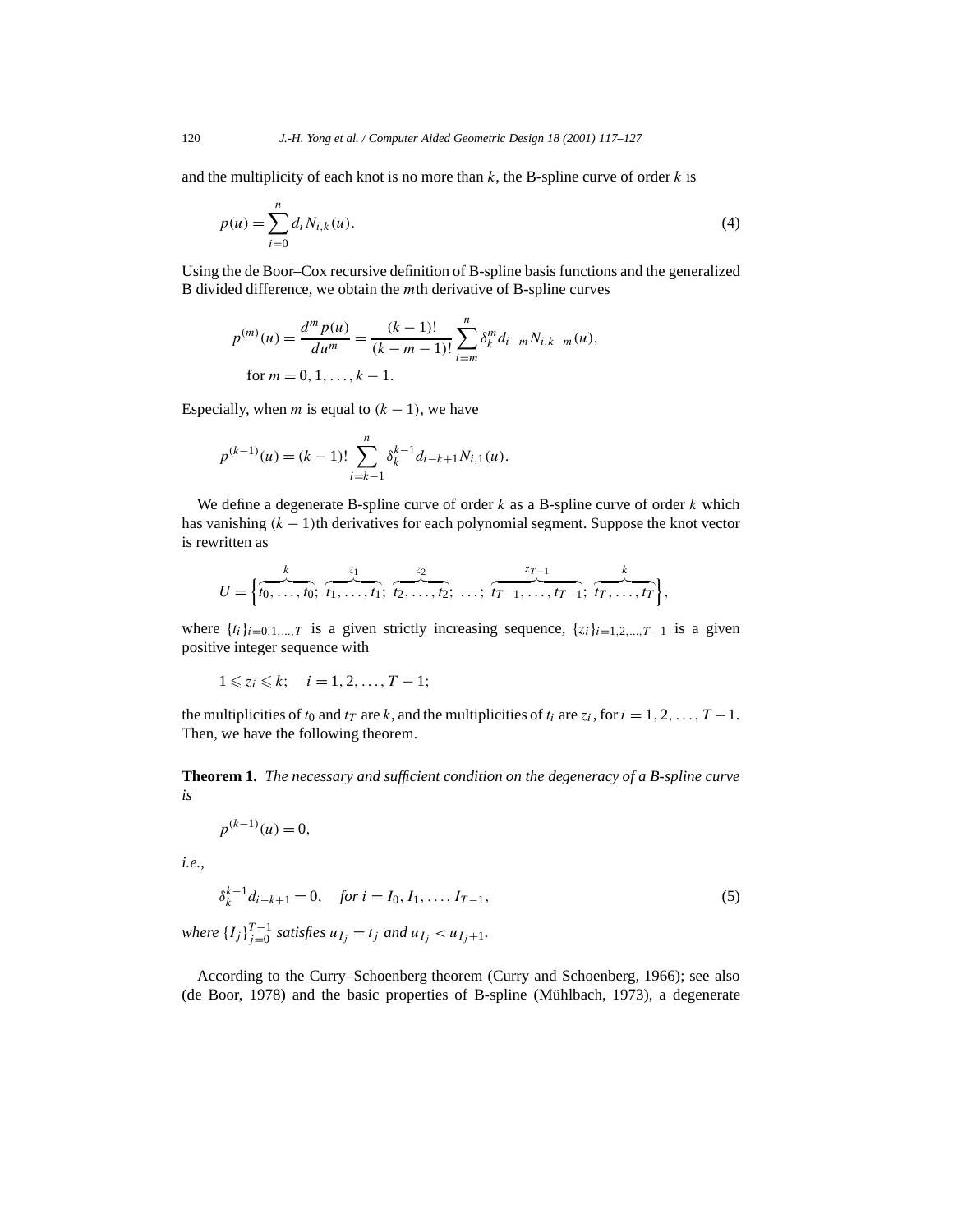B-spline curve can be represented by a B-spline curve with a lower degree, i.e., the following theorem.

**Theorem 2.** *Suppose a degenerate B-spline curve is a B-spline curve defined by formula* (4)*, and satisfies Eq.* (5)*, then it can be represented as a B-spline curve with a lower degree as follows,*

$$
p(u) = \sum_{i=0}^{\tilde{n}} \tilde{d}_i \tilde{N}_{i,k-1}(u),
$$
\n(6)

*where*

$$
\tilde{n} = k - 2 + \sum_{i=1}^{T-1} y_i,
$$

*the new knot vector is*

$$
\widetilde{U} = \left\{ \overbrace{t_0, \ldots, t_0}^{k-1}; \ \overbrace{t_1, \ldots, t_1}^{y_1}; \ \overbrace{t_2, \ldots, t_2}^{y_2}; \ \ldots; \ \overbrace{t_{T-1}, \ldots, t_{T-1}}^{y_{T-1}}; \ \overbrace{t_T, \ldots, t_T}^{k-1} \right\},
$$

*and*

$$
y_i = \begin{cases} 1; & z_i = 1, \\ z_i - 1; & z_i > 1, \end{cases} \text{ for } i = 1, 2, ..., T - 1,
$$

*are the multiplicities of ti in the degree reduced B-spline curve.*

Therefore, the necessary and sufficient condition for a degenerate B-spline curve is also the necessary and sufficient condition for a degree reducible B-spline curve. According to Theorem 2, it is easy to get the following algorithm for degree reduction of a degenerate B-spline curve.

**Algorithm 1.** Degree reduction of a degenerate B-spline curve

- 1. Produce the new knot vector as given in Theorem 2.
- 2. Extend the piecewise polynomial curves defined by Eqs. (4) and (6) respectively according to de Boor–Cox recursive definition.
- 3. Because the right side of Eq. (4) is equal to the right side of Eq. (6), the corresponding coefficients of every monomial item of the same degree are equivalent for every polynomial segment in  $(t_i, t_{i+1})$   $(i = 0, 1, \ldots, T-1)$ . Therefore, we have a linear equation system, in which variables are the new control points.
- 4. According to Theorem 2, we know that the linear equation system has only one unique solution. Solve the linear equation system, and get the control points of the degree reduced B-spline curve.
- 5. End of Algorithm 1.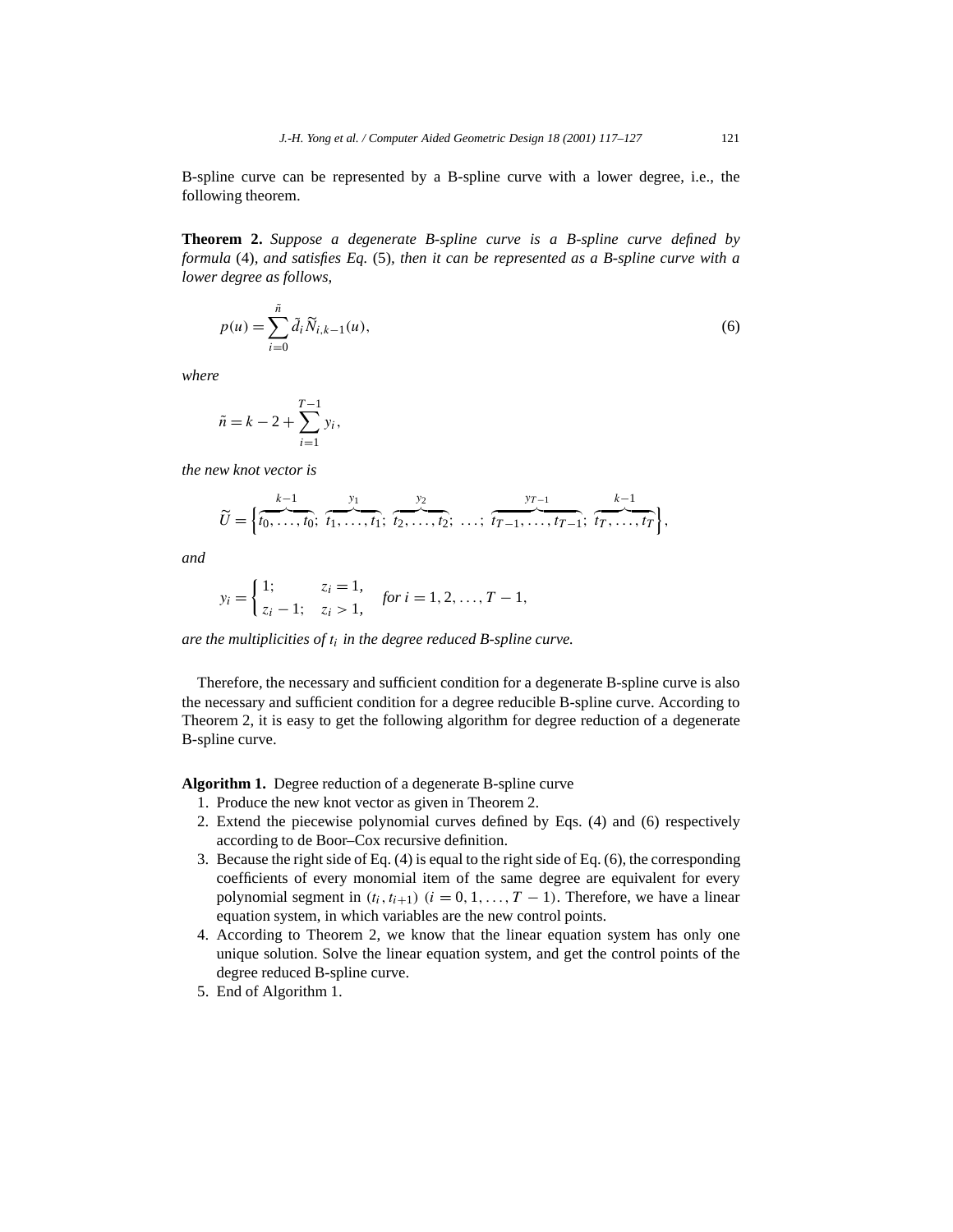## **4. Degree reduction of B-spline curves**

#### *4.1. Constrained optimization methods*

A degenerate B-spline curve can be degree reduced by Algorithm 1. Now the problem is how to construct a degenerate B-spline curve from the original B-spline curve. A simple way is to disturb control points using a constrained optimization method such that the new curve is a degenerate B-spline curve, and the perturbations between the new control points and the old ones are minimized. Suppose the perturbations of control points  $d_i$  are  $\xi_i$ , i.e., the new control points are

$$
q_i = d_i + \xi_i, \quad i = 0, 1, \ldots, n.
$$

Thus, the new B-spline curve is

$$
q(u) = \sum_{i=0}^{n} q_i N_{i,k}(u),
$$

and the objective is

$$
\min\left(\sum_{i=0}^n \|\xi_i\|^2\right).
$$

The constraint, i.e., Eqs. (5), can be easily written in the matrix form,

$$
A Q = 0,
$$

where  $Q$  is a vector made up of  $(n + 1)$  control points of the new B-spline curve. The solution to such a constrained optimization problem can be obtained by

$$
Q = D + A^{\mathrm{T}} X,
$$

where *D* is a vector made up of  $(n + 1)$  control points of the original B-spline curve, and *X* is a vector, which is obtained by

$$
AA^{\mathrm{T}}X = -AD.
$$

The following considers the case when it is mandatory that the two end points of the new curve should be the coincident with those of the original one. Thus,  $q_0 = d_0$  and  $q_n = d_n$ are known control points; and the other control points, *q*1, *q*2*,..., qn*−1, are unknown. Via the transposition of Eqs. (5), the items containing unknown control points are retained on the left side of the equations, and the other items are transposed to the right side. The result can be written in the following matrix form,

$$
A_1Q_1=b,
$$

where  $Q_1$  is a vector made up of  $(n - 1)$  unknown control points, i.e.,  $q_1, q_2, \ldots, q_{n-1}$ . The solution to the corresponding constrained optimization problem can be obtained by

$$
Q_1 = D_1 + A_1^{\mathrm{T}} X_1,
$$

where  $D_1$  is a vector made up of  $(n-1)$  original inner control points, i.e.,  $d_1, d_2, \ldots$ ,  $d_{n-1}$ , and  $X_1$  is a vector, which is obtained by

$$
A_1 A_1^{\rm T} X_1 = b - A_1 D_1.
$$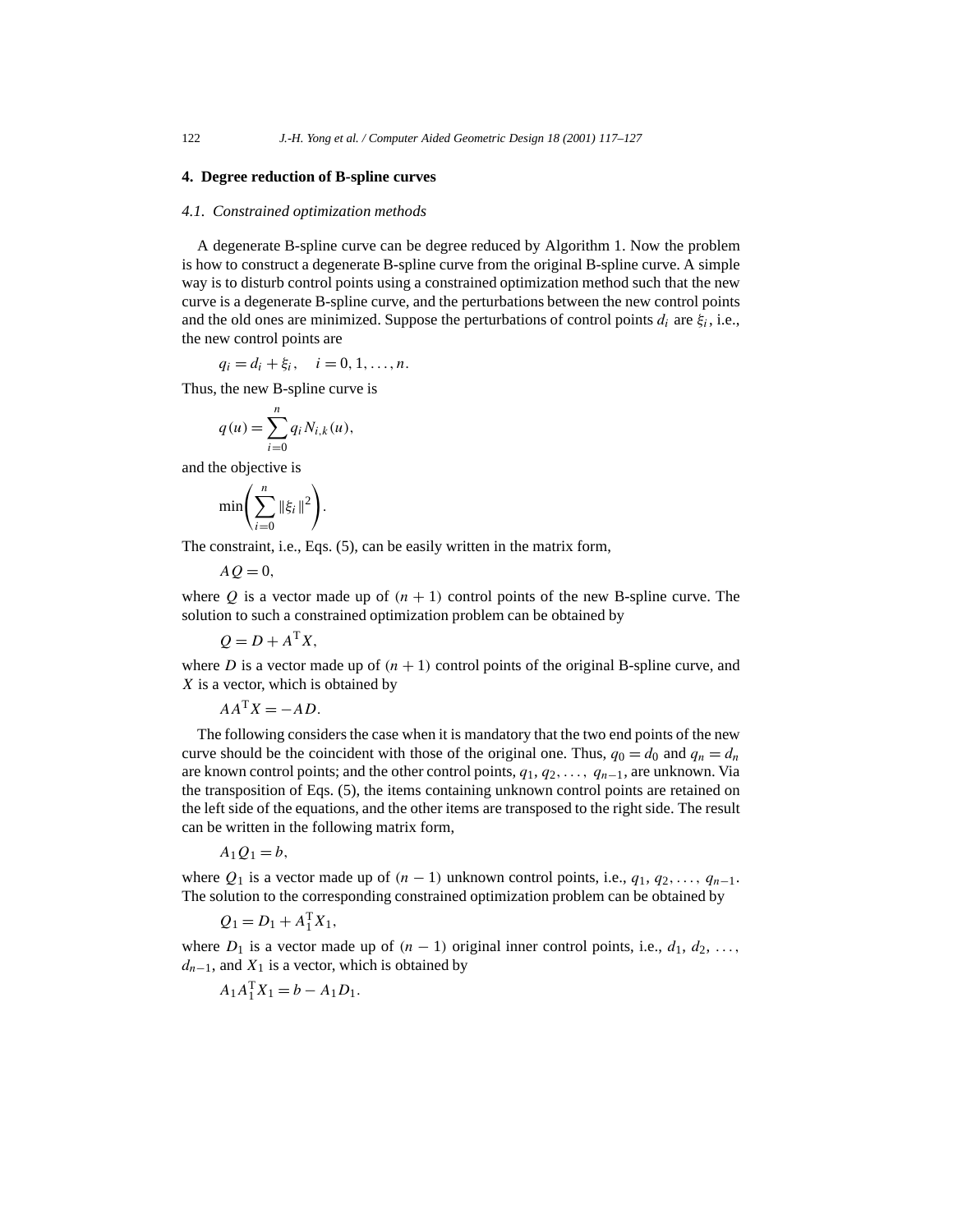### *4.2. Knot refinement*

If a B-spline curve is required to be approximated by a B-spline curve with a lower degree under the given error tolerance, knot refinement can lead to a desired result. Knot refinement is to insert new real numbers as the knots of the original curve before the degree reduction. The corresponding algorithm is shown as follows.

**Algorithm 2.** Approximate a B-spline curve  $p(u)$  with a degree reduced B-spline curve *q(u)* under the given error tolerance

- 1. For every simple knot  $t_i$  (i.e., the knot which multiplicity is 1), insert  $t_i$  as a knot into  $p(u)$ .
- 2. Using the constrained optimization methods, obtain the degenerate B-spline curve  $c(u)$  corresponding to  $p(u)$  (note that, here,  $p(u)$ ) is the B-spline curve after knot insertion*)*.
- 3. If the error between  $c(u)$  and  $p(u)$  is larger than the given error tolerance, then
	- 3.1 Find  $t_i$ , at which the maximum error between  $c(u)$  and  $p(u)$  is obtained.
	- 3.2 Find the interval  $[u_i, u_{i+1}]$  such that
		- (1)  $u_i$  and  $u_{i+1}$  are knots of  $p(u)$ ;
		- (2)  $[u_i, u_{i+1}]$  contains  $t_i$ ;
		- (3)  $[u_i, u_{i+1}]$  has the largest size among all intervals which satisfy (1) and (2).
	- 3.3 Insert  $\frac{u_i + u_{i+1}}{2}$  as a new knot of  $p(u)$  twice.
	- 3.4 Go to Step 2.
- 4. If the error between  $c(u)$  and  $p(u)$  is not larger than the given error tolerance, then perform Algorithm 1 on the degenerate curve  $c(u)$ , and get the degree reduced B-spline curve  $q(u)$ .
- 5. End of Algorithm 2.

Suppose that there are two B-spline curves  $p_1(u)$  and  $p_2(u)$ .  $p_2(u)$  contains simple knots, while  $p_1(u)$  is the result of inserting every simple knot of  $p_2(u)$  once as a new knot into  $p_2(u)$ . Thus,  $p_1(u)$  and  $p_2(u)$  are parametrically equivalent. After the methods in Section 4.1 are applied,  $q_1(u)$  and  $q_2(u)$  become the degree reduced B-spline curves of  $p_1(u)$  and  $p_2(u)$  respectively with no more knots inserted. Then,  $q_1(u)$  and  $q_2(u)$  have the same knot vector and the same number of control points; however, the error tolerance between  $q_1(u)$  and  $p_1(u)$  is in general, smaller than that between  $q_2(u)$  and  $p_2(u)$ . Therefore, although the constrained optimization methods can directly deal with B-spline curves which contain simple knots, Step 1 converts them into the B-spline curves which have no simple knots.

Step 3 seems a little complicated. However, if Step 3 simply inserts *tj* as a new knot into the  $p(u)$ , it will have the risk that  $p(u)$  may have the knot of multiplicity greater than the order of  $p(u)$  after knot insertion. This may also lead to a dead loop, i.e., the same real number may be inserted again and again and the given error tolerance will never be satisfied. The method for new knots inserted in (Wolters et al., 1998) ignores this risk.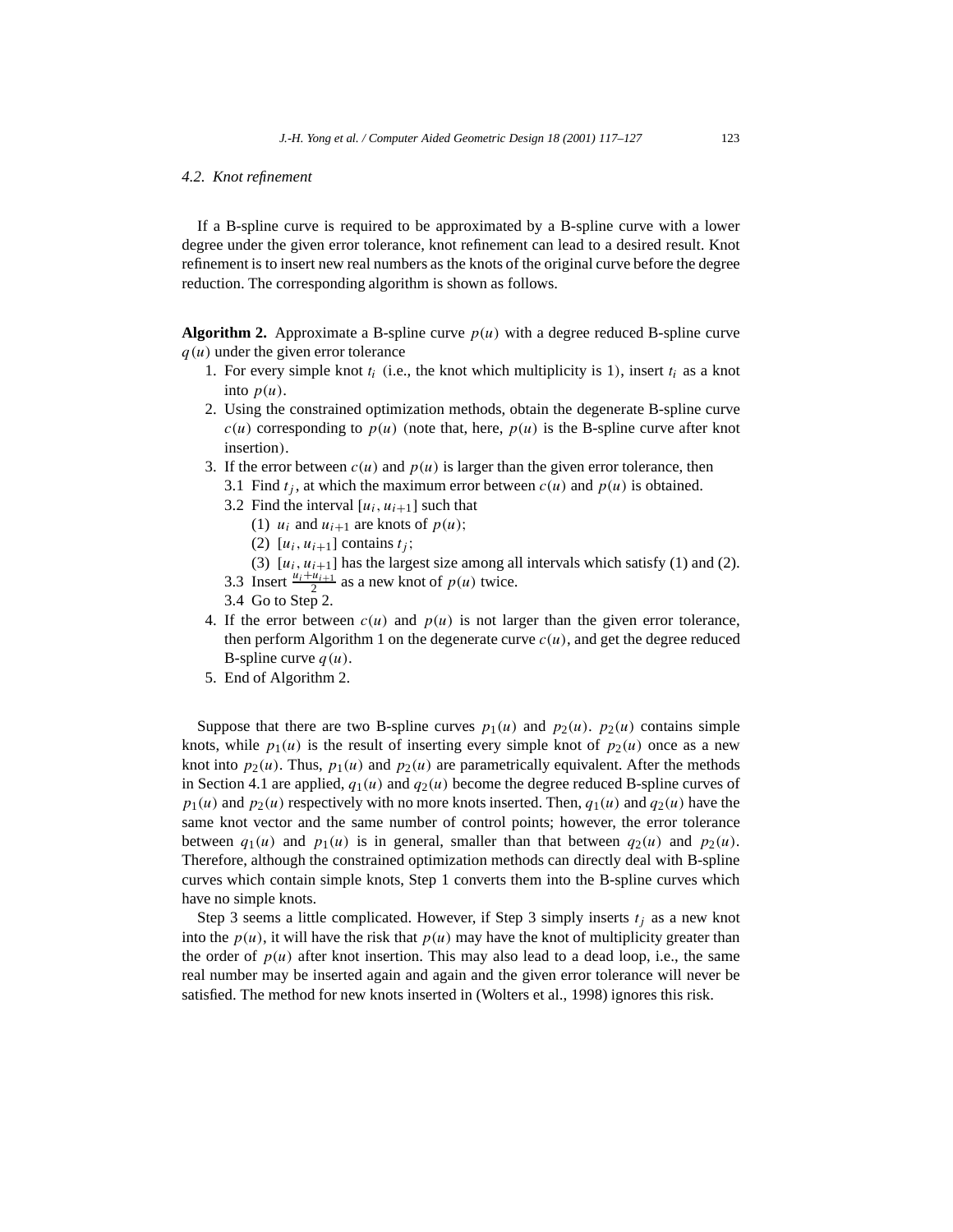# **5. Examples**

Fig. 1 explains how degree reduction algorithms in Section 4.1 works. In Fig. 1, the original curve is an order 6 B-spline curve over the knots {0*,* 0*,* 0*,* 0*,* 0*,* 0*,* 1*.*5*,* 1*.*5*,* 3*,* 4*.*5*,* 4*.*5*,* 6*,* 6*,* 6*,* 6*,* 6*,* 6}. At the first step, the original curve is approximated by a degenerate B-spline curve. At the second step, the degenerate B-spline curve is represented by the degree reduced B-spline curve.

Fig. 2 shows that the error between the degree reduced curve and the original curve becomes smaller after all the simple knots are inserted as knots once. The original curve in Fig. 2 is an order 5 B-spline curve over the knots {0*,* 0*,* 0*,* 0*,* 0*,* 1*,* 2*,* 3*,* 4*,* 5*,* 5*,* 5*,* 5*,* 5}. In Fig. 2 and the following figure, the notation "M1" refers to our algorithm without the end points constraint, whereas "M2" refers to our algorithm with the two end points constraint.

The results of different algorithms are illustrated in Fig. 3, where Piegl and Tiller's algorithm is marked with "P1", and Wolters, Wu and Farin's algorithm is noted as "W1". In this figure, the original curve is an order 8 B-spline curve over the knots {0*,* 0*,* 0*,* 0*,* 0*,* 0*,* 0*,* 0*,* 1*,* 1*,* 2*,* 2*,* 2*,* 2*,* 2*,* 2*,* 2*,* 2}. Using the same curve, Table 1 gives



Fig. 1. Procedures of our algorithms for degree reduction. (a) Step 1: to the degenerate curve. (b) Step 2: to the degree reduced curve.



Fig. 2. Degree reduction can be improved by knot insertion. (a) M1 (error = 0.20). (b) M2 (error  $= 0.24$ ). (c) M1 after all simple knots are inserted once (error  $= 0.03$ ). (d) M2 after all simple knots are inserted once (error  $= 0.03$ ).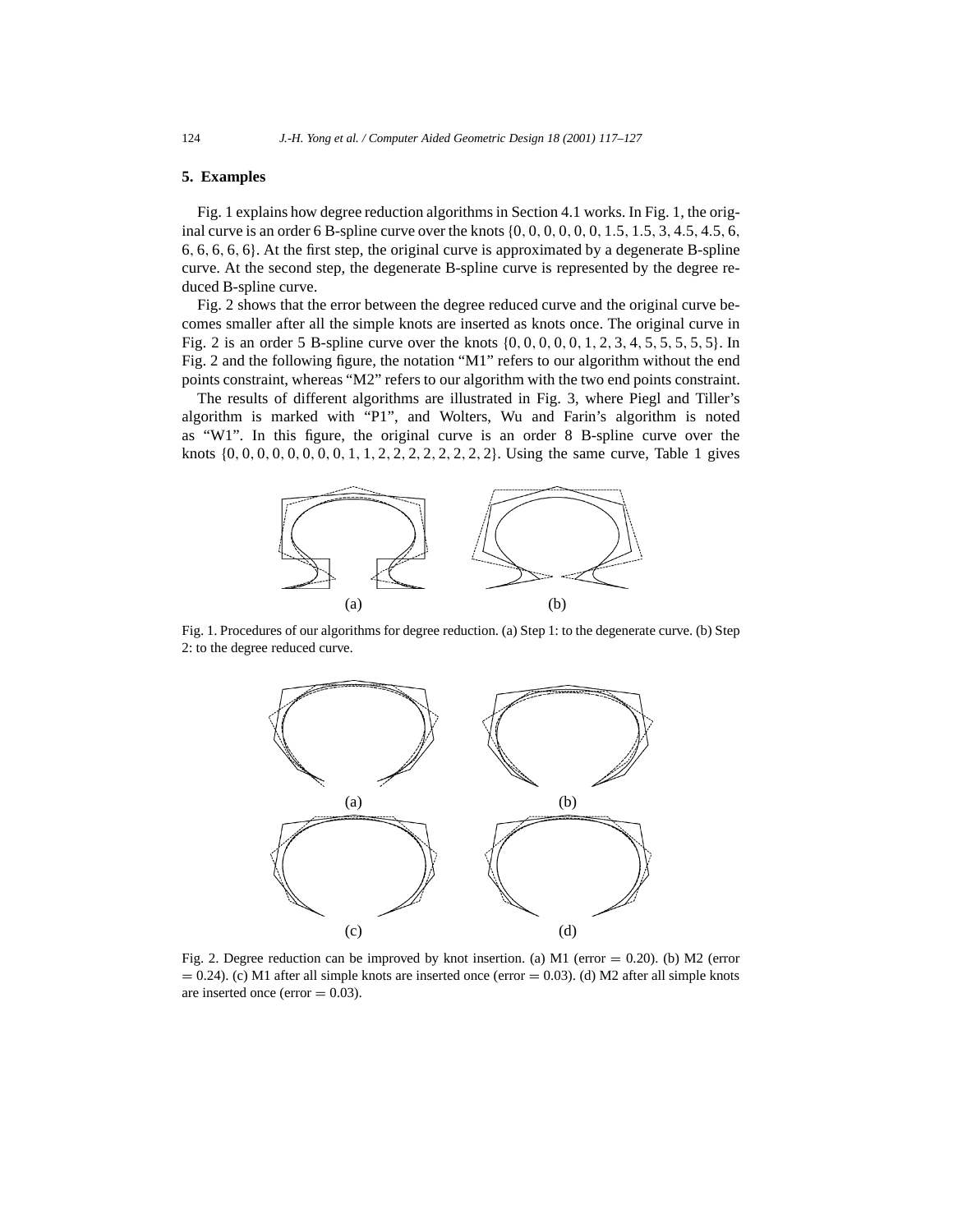

Fig. 3. Results of degree reduction by different algorithms. (a) M1 (error = 0.22). (b) M2 (error  $= 0.21$ . (c) P1 (error  $= 2.15$ ). (d) W1 (error  $= 0.34$ ).

| Numbers of control points used by different methods under given error tolerances |    |    |    |    |
|----------------------------------------------------------------------------------|----|----|----|----|
| Given errors                                                                     | P1 | W1 | M1 | M2 |
|                                                                                  | 10 |    |    |    |
| $10^{-1}$                                                                        | 10 | 10 |    |    |
| $10^{-2}$                                                                        | 13 | 16 | 11 | 11 |
| $10^{-3}$                                                                        | 15 | 20 | 12 | 12 |
| $10^{-4}$                                                                        | 20 | 22 | 15 | 15 |

Table 1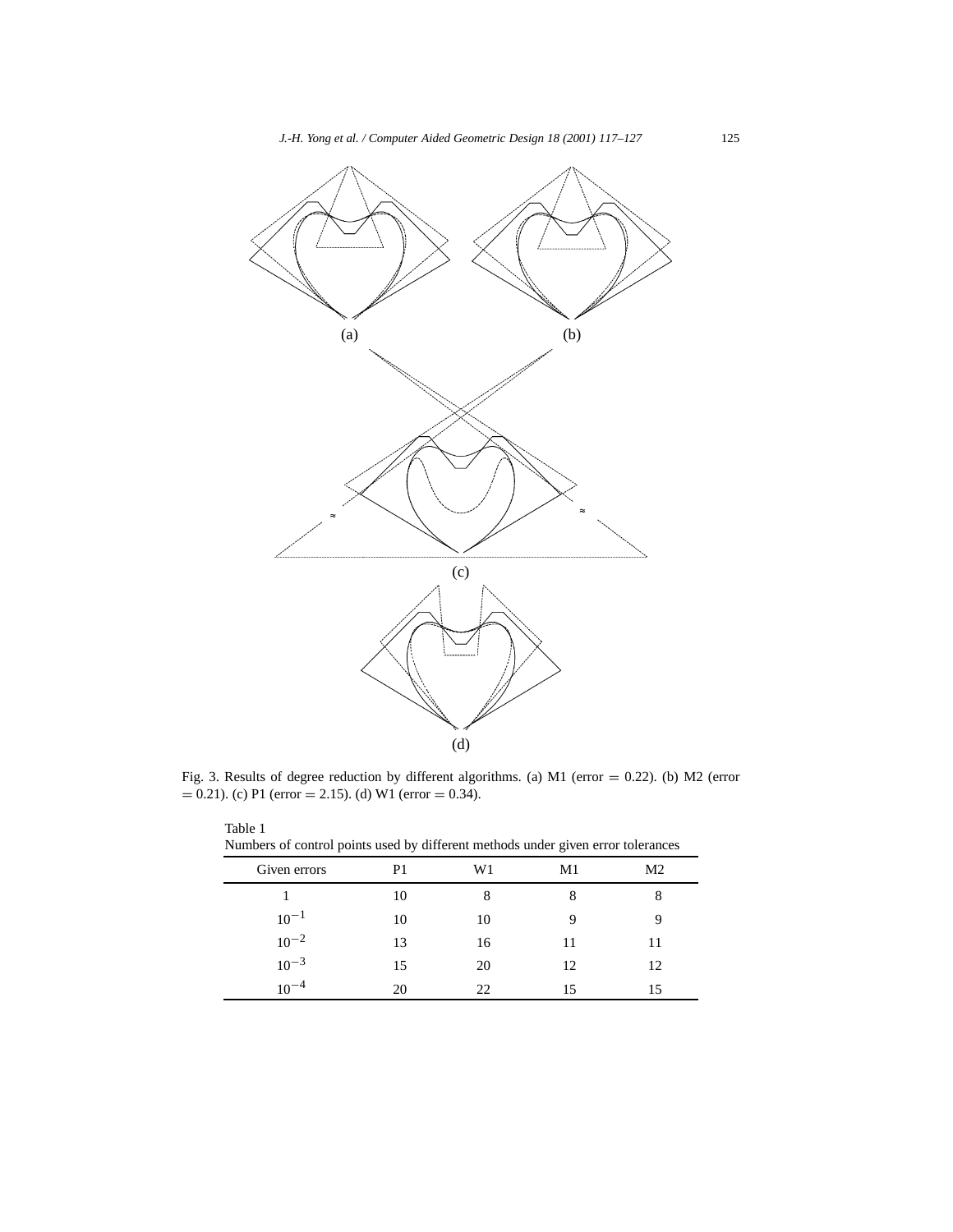the numbers of the control points of the resulting B-spline curves produced by the corresponding algorithms after knot refinement under the given error tolerances. In Table 1, the same notations are used for the corresponding algorithms for degree reduction after the knot refinement, which is coincident with that in Algorithm 2 in Section 4.2.

According to Fig. 3, our final curves are closer to the original curve than the results of the other two methods. Piegl and Tiller's algorithm consists of three steps (Piegl and Tiller, 1995a, 1995b):

- (1) decompose the B-spline curve into Bézier pieces on the fly,
- (2) degree reduce each Bézier piece, and
- (3) remove unnecessary knots.

Both step (2) and step (3) will produce error that may increase the total error. Wolters, Wu and Farin's Algorithm has two steps. The first step uses the least squares method for degree reduction of each polynomial segment, and the second step applies the weighting scheme for merging multiple copies of the control points produced by the first step. In general, both these two steps may introduce error. Our algorithms also have two steps, but the error may be produced only at the first step using the constrained optimization methods to get the degenerate B-spline curves. At the second step, the degenerate B-spline curves can be represented by B-spline curves with a lower degree, i.e., the degenerate B-spline curves are degree reducible.

## **Acknowledgements**

The authors acknowledge with thanks the comments and suggestions of the reviewers. The research was supported by the National Science Foundation of China (Project No 69902004).

## **References**

- Brunnett, G., Schreiber, T., Braun, J., 1996. The geometry of optimal degree reduction of Bézier curves. Comput. Aided Geom. Design 13, 773–788.
- Brunnett, G., Schreiber, T., 1998. Optimal degree reduction of free form curves. Computing Supplement 13, 67–75.
- Curry, H.B., Schoenberg, I.J., 1966. On PÓLYA frequency functions IV: The fundamental spline functions and their limits. J. Anal. Math. 17, 71–107.
- de Boor, C., 1978. A Practical Guide to Splines. Springer-Verlag, New York.
- Eck, M., 1993. Degree reduction of Bézier curves. Comput. Aided Geom. Design 10, 237–251.
- Eck, M., 1995. Least squares degree reduction of Bézier curves. Computer-Aided Design 27, 845– 851.
- Farin, G., 1983. Algorithms for rational Bézier curves. Computer-Aided Design 15, 73–77.
- Forrest, A.R., 1972. Interactive interpolation and approximation by Bézier polynomials. Comput. J. 15, 71–79.
- Hu, S., Wang, G., Jin, T., 1996. Properties of two types of generalized Ball curves. Computer-Aided Design 28, 125–133.
- Hu, S., Zheng, G., Sun, J., 1997. Approximate degree reduction of rectangular Bézier surfaces. Chinese J. Software Res. 4, 353–361.